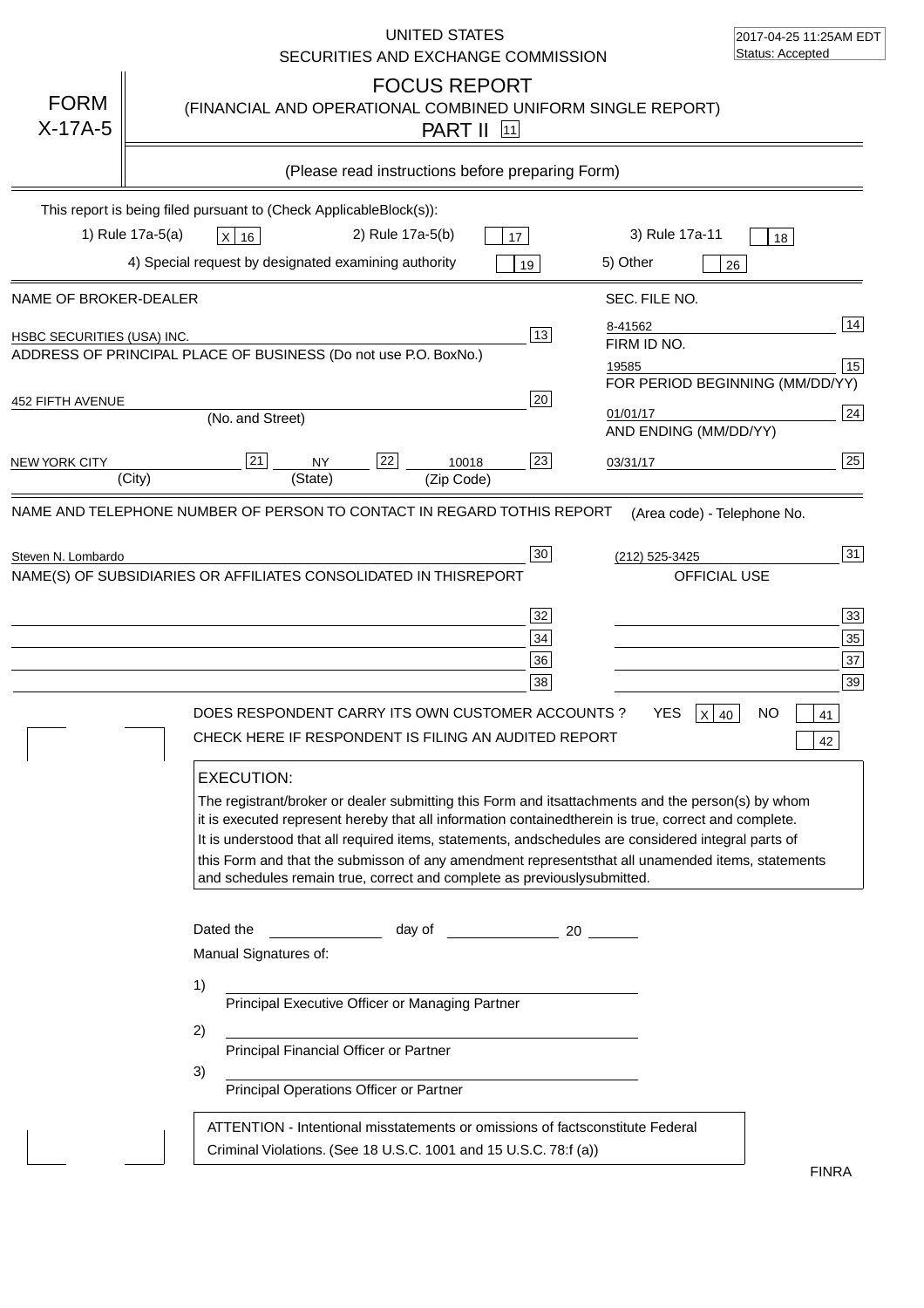| 2017-04-25 11:25AM EDT |  |
|------------------------|--|
| Status: Accepted       |  |

SUPPLEMENT TO FINANCIAL AND OPERATIONAL COMBINED UNIFORM SINGLE REPORT

PART II

#### BROKER OR DEALER

HSBC SECURITIES (USA) INC.

03/31/17

as of

## STATEMENT OF SEGREGATION REQUIREMENTS AND FUNDS IN SEGREGATION FOR CUSTOMERS TRADING ON U.S. COMMODITY EXCHANGES

| SEGREGATION REQUIREMENTS (Section 4d(2) of the CEAct)                                          |                             |
|------------------------------------------------------------------------------------------------|-----------------------------|
| 1. Net ledger balance                                                                          |                             |
| A. Cash                                                                                        | \$<br>7010<br>291,309,501   |
| B. Securities (at market)                                                                      | 913,561,433 7020            |
| 2. Net unrealized profit (loss) in open futures contracts<br>traded on a contract market       | $(30,003,774)$ 7030         |
| 3. Exchange traded options                                                                     |                             |
| A. Add market value of open option contracts purchased on a<br>contract market                 | 58,150,108 7032             |
| B. Deduct market value of open option contracts granted (sold)<br>on a contract market         | 38,020,270) 7033            |
| 4. Net equity (deficit) (add lines 1, 2, and 3)                                                | 1,194,996,998 7040          |
| 5. Accounts liquidating to a deficit and accounts with debit<br>balances                       |                             |
| - gross amount                                                                                 | 7045<br>22,125,066          |
| Less: amount offset by customer owned securities                                               | 22,125,066) 7047<br>7050    |
| 6. Amount required to be segregated (add lines 4 and 5)                                        | \$<br>1,194,996,998<br>7060 |
| FUNDS IN SEGREGATED ACCOUNTS                                                                   |                             |
| 7. Deposited in segregated funds bank accounts                                                 |                             |
| A. Cash                                                                                        | 27,756,520 7070             |
| B. Securities representing investments of customers' funds<br>(at market)                      | 0 7080                      |
| C. Securities held for particular customers or option customers<br>in lieu of cash (at market) | 221,196,017 7090            |
| 8. Margins on deposit with derivatives clearing organizations<br>of contract markets           |                             |
| A. Cash                                                                                        | \$<br>311,320,853 7100      |
| B. Securities representing investments of customers' funds<br>(at market)                      | 7110<br>1                   |
| C. Securities held for particular customers or option customers<br>in lieu of cash (at market) | 692,365,416 7120            |
| 9. Net settlement from (to) derivatives clearing organizations<br>of contract markets          | 7130<br>(16,703,171)        |
| 10. Exchange traded options                                                                    |                             |
| A. Value of open long option contracts                                                         | 58,150,108 7132             |
| B. Value of open short option contracts                                                        | 38,020,270 7133             |
| 11. Net equities with other FCMs                                                               |                             |
| A. Net liquidating equity                                                                      | 7140<br>20,929,374          |
| B. Securities representing investments of customers' funds<br>(at market)                      | 7160                        |
| C. Securities held for particular customers or option customers<br>in lieu of cash (at market) | 7170                        |
| 12. Segregated funds on hand (describe:                                                        | $0$ 7150                    |
| 13. Total amount in segregation (add lines 7 through 12)                                       | 1,276,994,848 7180          |
| 14. Excess (deficiency) funds in segregation (subtract line 6<br>from line 13)                 | \$<br>81,997,850 7190       |
| 15. Management Target Amount for Excess funds in segregation                                   | 70,000,000 7194<br>\$       |
| 16. Excess (deficiency) funds in segregation over (under) Management Target Amount Excess      | 11,997,850 7198<br>\$       |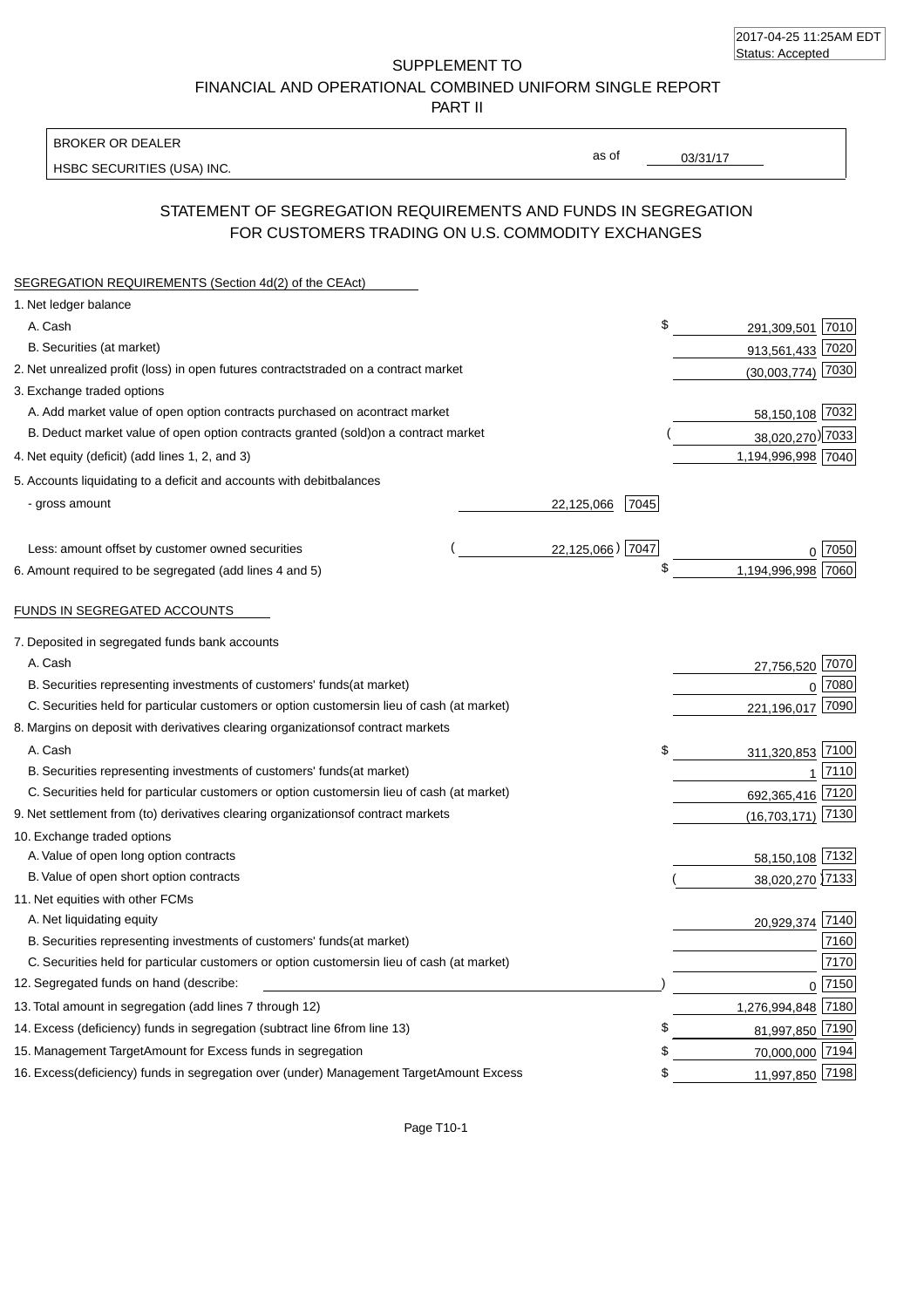SUPPLEMENT TO

FINANCIAL AND OPERATIONAL COMBINED UNIFORM SINGLE REPORT Status: Accepted

PART II

HSBC SECURITIES (USA) INC. 03/31/17 BROKER OR DEALER as of

# STATEMENT OF SEGREGATION REQUIREMENTS AND FUNDS IN SEGREGATION FOR CUSTOMERS' DEALER OPTIONS ACCOUNTS

| 1. Amount required to be segregated in accordance |                |           |
|---------------------------------------------------|----------------|-----------|
| with Commission regulation 32.6                   | \$             | 7200<br>0 |
| 2. Funds in segregated accounts                   |                |           |
| A. Cash                                           | \$<br>$0$ 7210 |           |
| B. Securities (at market)                         | $0$  7220      |           |
| C. Total                                          |                | 7230      |
| 3. Excess (deficiency) funds in segregation       |                |           |
| (subtract line 2.C from line 1)                   |                | 0 7240    |
|                                                   |                |           |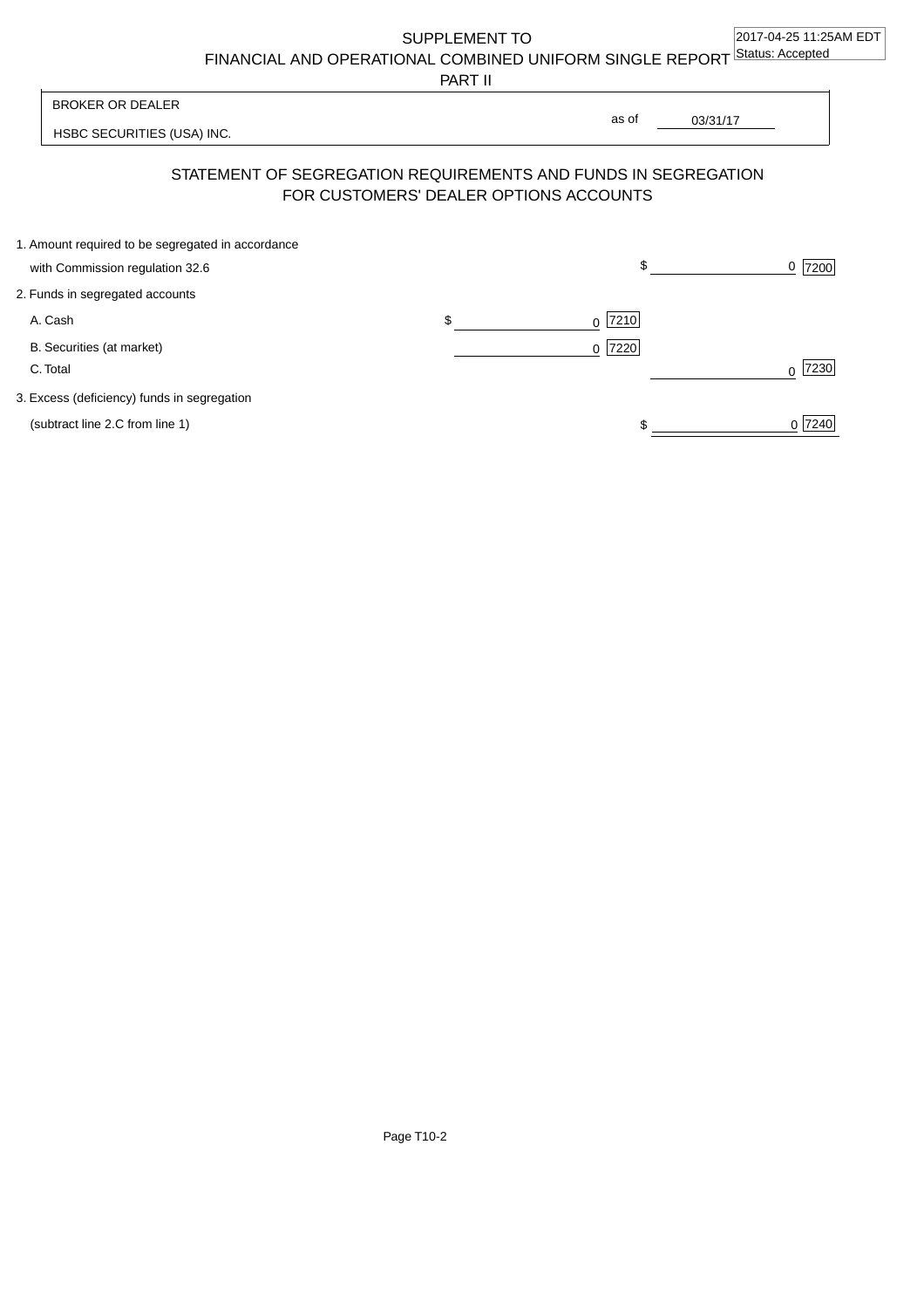2017-04-25 11:25AM EDT

SUPPLEMENT TO FINANCIAL AND OPERATIONAL COMBINED UNIFORM SINGLE REPORT Status: Accepted

PART II

| <b>BROKER OR DEALER</b>    |       |          |
|----------------------------|-------|----------|
| HSBC SECURITIES (USA) INC. | as of | 03/31/17 |
|                            |       |          |

### STATEMENT OF SECURED AMOUNTS AND FUNDS HELD IN SEPARATE ACCOUNTS PURSUANT TO COMMISSION REGULATION 30.7

#### FOREIGN FUTURES AND FOREIGN OPTIONS SECURED AMOUNTS

| Amount required to be set aside pursuant to law, rule or<br>regulation of a foreign government<br>or a rule of a self-regulatory organization authorized<br>thereunder                       |                                        | \$                             | 7305         |
|----------------------------------------------------------------------------------------------------------------------------------------------------------------------------------------------|----------------------------------------|--------------------------------|--------------|
| 1. Net ledger balance - Foreign Futures and Foreign Option Trading - All Customers<br>A. Cash<br><b>B.</b> Securities<br>(at market)                                                         |                                        | \$<br>73,872,052<br>91,047,617 | 7315<br>7317 |
| unrealized profit (loss) in open futures contracts traded on a foreign board of trade<br>2. Net                                                                                              |                                        | 2,253,872                      | 7325         |
| 3. Exchange traded options<br>A. Market value of open option contracts purchased on a foreign board of trade<br>B. Market value of open contracts granted (sold) on a foreign board of trade |                                        | $\Omega$                       | 7335<br>7337 |
| 4. Net equity (deficit)<br>(add lines 1.2. and 3.)                                                                                                                                           |                                        | \$<br>167,173,541              | 7345         |
| 5. Accounts liquidating to<br>a deficit and accounts with<br>debit balances - gross<br>amount<br>Less: amount offset by<br>customer owned securities                                         | 7351<br>1,071,777<br>1,071,777) [7352] |                                | 7354         |
| required to be set aside as the secured amount - Net Liquidating<br>6. Amount                                                                                                                | Equity Method (add lines 4 and 5)      | \$<br>167, 173, 541            | 7355         |
| 7. Greater of amount required to be set aside pursuant to foreign jurisdiction (above) or line 6.                                                                                            |                                        | 167, 173, 541                  | 7360         |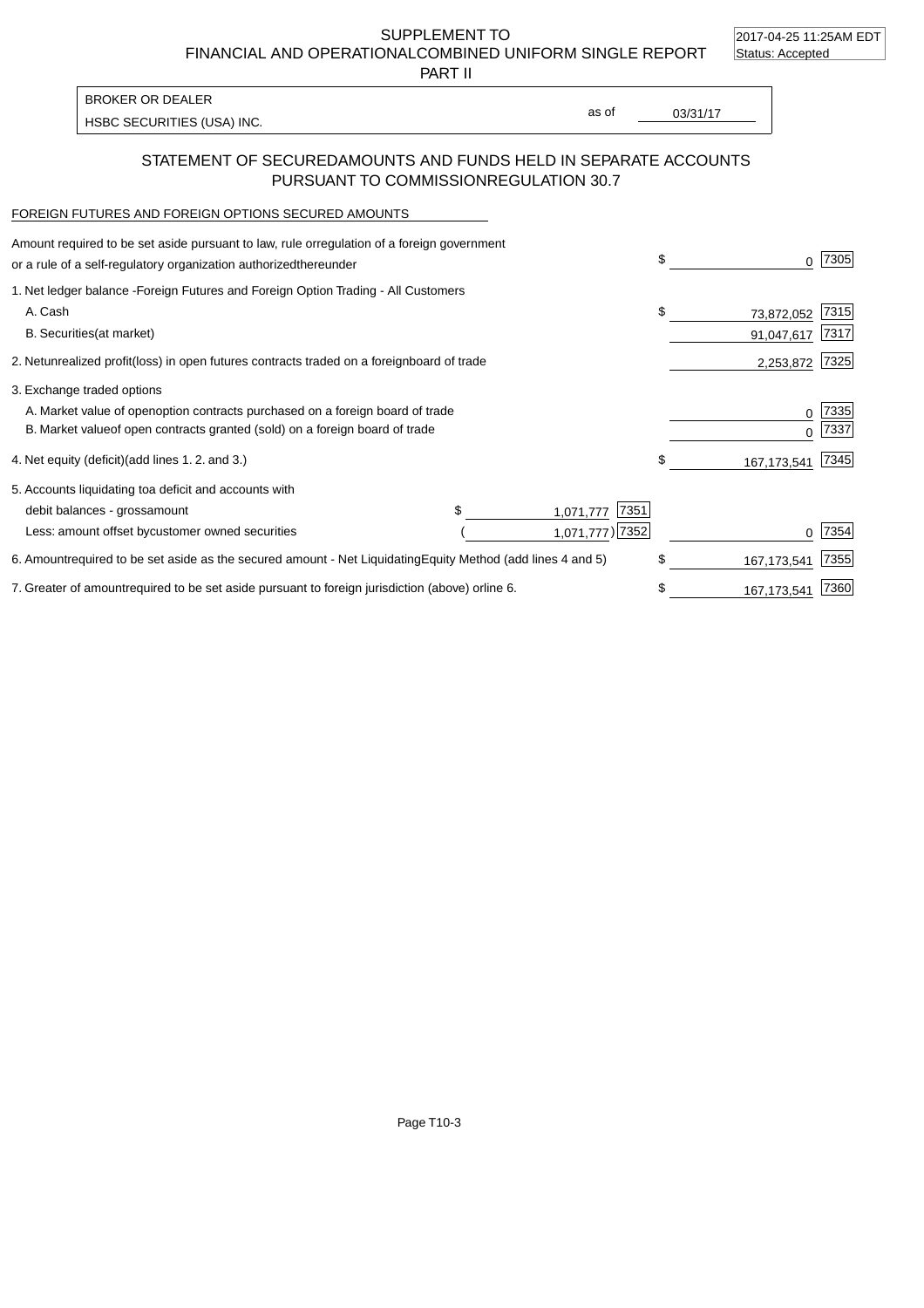2017-04-25 11:25AM EDT Status: Accepted

SUPPLEMENT TO FINANCIAL AND OPERATIONAL COMBINED UNIFORM SINGLE REPORT

PART II

| <b>BROKER OR DEALER</b>                                                                           |                       |                 |                  |
|---------------------------------------------------------------------------------------------------|-----------------------|-----------------|------------------|
| HSBC SECURITIES (USA) INC.                                                                        | as of                 | 03/31/17        |                  |
|                                                                                                   |                       |                 |                  |
| STATEMENT OF SECURED AMOUNTS AND FUNDS HELD IN SEPARATE<br>PURSUANT TO COMMISSION REGULATION 30.7 |                       | <b>ACCOUNTS</b> |                  |
| FUNDS DEPOSITED IN SEPARATE REGULATION 30.7 ACCOUNTS                                              |                       |                 |                  |
| 1. Cash in banks                                                                                  |                       |                 |                  |
| A. Banks located in the United States                                                             | \$<br>70,300,226 7500 |                 |                  |
| B. Other banks qualified under Regulation 30.7                                                    |                       |                 |                  |
| 7510<br>Name(s):<br><b>HARRIS TRUST</b>                                                           | $0$ 7520 \$           |                 | 70,300,226 7530  |
| 2. Securities                                                                                     |                       |                 |                  |
| A. In safekeeping with banks located in the United States                                         | \$<br>35,964,497 7540 |                 |                  |
| 30.7<br>B. In safekeeping with other banks qualified under Regulation                             |                       |                 |                  |
| 7550<br>Name(s):<br><b>HARRIS TRUST</b>                                                           | 7560<br>0             |                 | 35,964,497 7570  |
| 3. Equities with registered futures commission merchants                                          |                       |                 |                  |
| A. Cash                                                                                           | \$<br>$0$ 7580        |                 |                  |
| <b>B.</b> Securities                                                                              | $0$ 7590              |                 |                  |
| C. Unrealized gain (loss) on open futures contracts                                               | $0$ 7600              |                 |                  |
| D. Value of long option contracts                                                                 | $0$ 7610              |                 |                  |
| E. Value of short option contracts                                                                | $0)$ 7615             |                 | 0 7620           |
| 4. Amounts held by clearing organizations of foreign boards of<br>trade                           |                       |                 |                  |
| Name(s):<br>7630                                                                                  |                       |                 |                  |
| A. Cash                                                                                           | \$<br>7640            |                 |                  |
| <b>B.</b> Securities                                                                              | 7650                  |                 |                  |
| C. Amount due to (from) clearing organizations - daily<br>variation                               | 7660                  |                 |                  |
| D. Value of long option contracts                                                                 | 7670                  |                 |                  |
| E. Value of short option contracts                                                                | 7675                  |                 | 7680             |
| 5. Amounts held by members of foreign boards of trade<br>Name(s):<br>7690                         |                       |                 |                  |
| A. Cash                                                                                           | \$<br>39,441,873 7700 |                 |                  |
| <b>B.</b> Securities                                                                              | 55,083,120 7710       |                 |                  |
| C. Unrealized gain (loss) on open futures contracts                                               | 2,253,872 7720        |                 |                  |
| D. Value of long option contracts                                                                 | $0$ 7730              |                 |                  |
| E. Value of short option contracts                                                                | $_0$ ) 7735           |                 | 96,778,865 7740  |
| 6. Amounts with other depositories designated by a foreign<br>board of trade<br>7750<br>Name(s):  |                       |                 | 0 7760           |
| 7. Segregated funds on hand (describe:                                                            |                       |                 | $0$ 7765         |
| 8. Total funds in separate section 30.7 accounts                                                  |                       |                 | 203,043,588 7770 |
| 9. Excess (deficiency) set Aside Funds for Secured Amount (subtract Line 7 Secured                |                       |                 |                  |
| Statement page T10-3 from Line 8)                                                                 |                       | \$              | 35,870,047 7380  |
| 10. Management Target Amount for Excess funds in separate section 30.7 accounts                   |                       | \$              | 25,000,000 7780  |
| 11. Excess (deficiency) funds in separate 30.7 accounts over (under) Management Target            |                       | \$              | 10,870,047 7785  |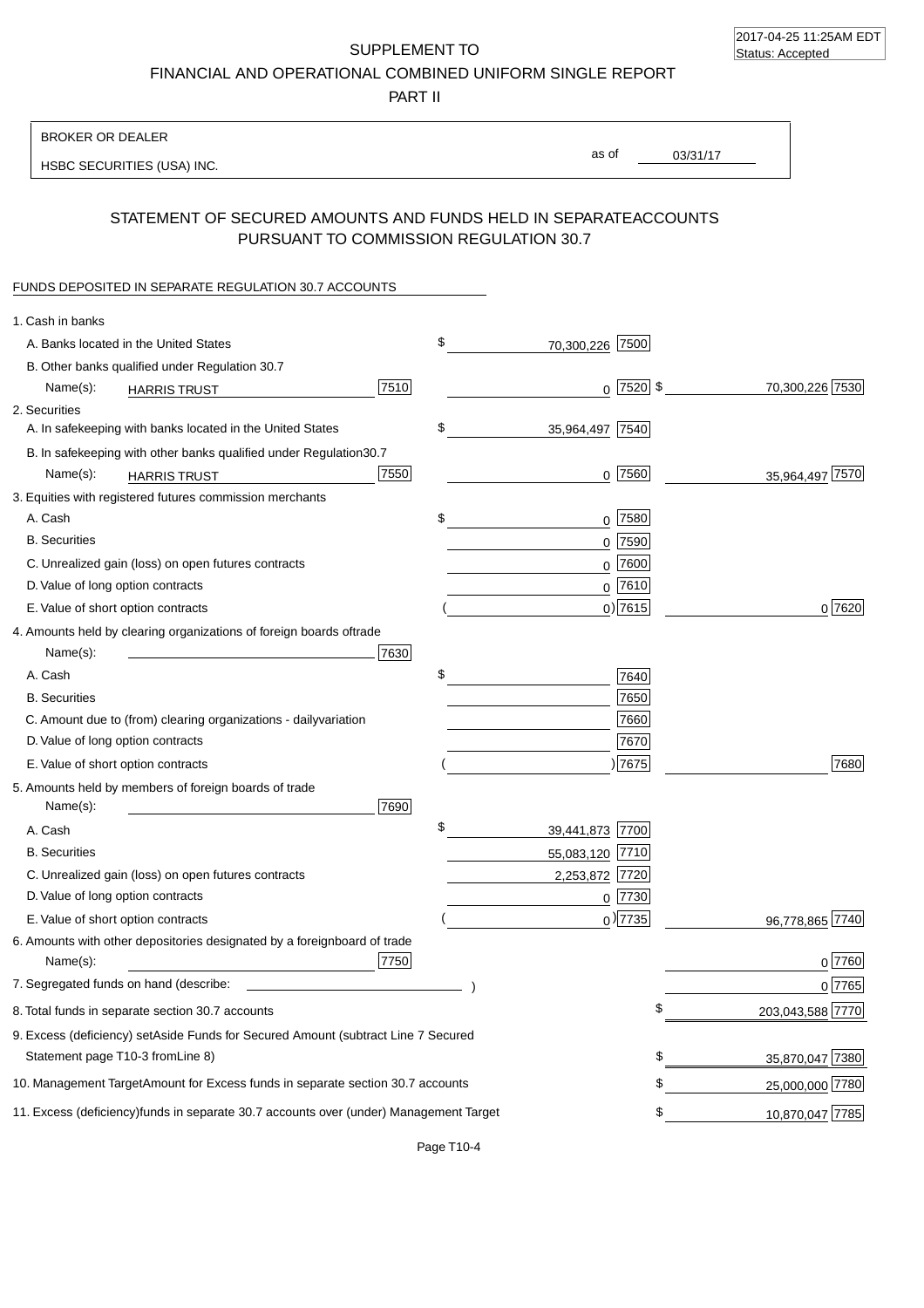SUPPLEMENT TO FINANCIAL AND OPERATIONAL COMBINED UNIFORM SINGLE REPORT

PART II

HSBC SECURITIES (USA) INC. The second of the second of the second of the second of the second of the second of the second of the second of the second of the second of the second of the second of the second of the second of BROKER OR DEALER

as of

### STATEMENT OF CLEARED SWAPS CUSTOMER SEGREGATION REQUIREMENTS AND FUNDS IN CLEARED SWAPS CUSTOMER ACCOUNTS UNDER 4D(F) OF THE CEA

| <b>Cleared Swaps Customer Requirements</b>                                                                  |                              |
|-------------------------------------------------------------------------------------------------------------|------------------------------|
| 1. Net ledger balance                                                                                       |                              |
| A. Cash                                                                                                     | \$<br>8500<br>(13, 596, 425) |
| B. Securities (at market)                                                                                   | 8510<br>698,747,927          |
| 2. Net unrealized profit (loss) in open cleared swaps                                                       | 388,897,521 8520             |
| 3. Cleared swaps options                                                                                    |                              |
| A. Market value of open cleared swaps option contracts purchased                                            | 0   8530                     |
| B. Market value of open cleared swaps option contracts granted (sold)                                       | $0)$ 8540                    |
| 4. Net equity (deficit) (add lines 1, 2, and 3)                                                             | \$<br>1,074,049,023 8550     |
| 5. Accounts liquidating to a deficit and accounts with                                                      |                              |
| 5,998,834 8560<br>debit balances - gross amount<br>\$                                                       |                              |
| 5,945,345) 8570<br>Less: amount offset by customer owned securities                                         | 53,489 8580                  |
| 6. Amount required to be segregated for cleared swaps customers (add lines 4 and 5)                         | \$<br>1,074,102,512 8590     |
| Funds in Cleared Swaps Customer Segregated Accounts                                                         |                              |
| 7. Deposited in cleared swaps customer segregated accounts at banks                                         |                              |
| A. Cash                                                                                                     | \$<br>18,447,476 8600        |
| B. Securities representing investments of cleared swaps customers' funds (at market)                        | 0 8610                       |
| C. Securities held for particular cleared swaps customers in lieu of cash (at market)                       | 21,980,945 8620              |
| 8. Margins on deposit with derivatives clearing organizations in cleared swaps customer segregated accounts |                              |
| A. Cash                                                                                                     | 499,286,011 8630             |
| B. Securities representing investments of cleared swaps customers' funds (at market)                        | 8640<br>$\Omega$             |
| C. Securities<br>held for particular cleared swaps customers in lieu of cash (at market)                    | 676,766,982 8650             |
| 9. Net settlement from (to) derivatives clearing organizations                                              | $(19,024,964)$ 8660          |
| 10. Cleared swaps options                                                                                   |                              |
| A. Value of open cleared swaps long option contracts                                                        | $0^{8670}$                   |
| B. Value of open cleared swaps short option contracts                                                       | $0$ ) 8680                   |
| 11. Net equities with other FCMs                                                                            |                              |
| A. Net liquidating equity                                                                                   | $0^{8690}$                   |
| B. Securities representing investments of cleared swaps customers' funds (at market)                        | $0^{8700}$                   |
| C. Securities held for particular cleared swaps customers in lieu of cash (at market)                       | 0 8710                       |
| 12. Cleared swaps customer funds on hand (describe:                                                         | $0 \;  8715 $                |
| 13. Total amount in cleared swaps customer segregation (add lines 7 through 12)                             | \$<br>1,197,456,450 8720     |
| 14. Excess (deficiency) funds in cleared swaps customer segregation (subtract line 6 from line 13)          | 123,353,938 8730             |
| 15. Management Target Amount for Excess funds in cleared swaps segregated accounts                          | \$<br>100,000,000 8760       |
| 16. Excess<br>(deficiency) funds in cleared swaps customer segregated accounts over                         |                              |
| <b>Management Target Excess</b><br>(under)                                                                  | \$<br>23,353,938 8770        |